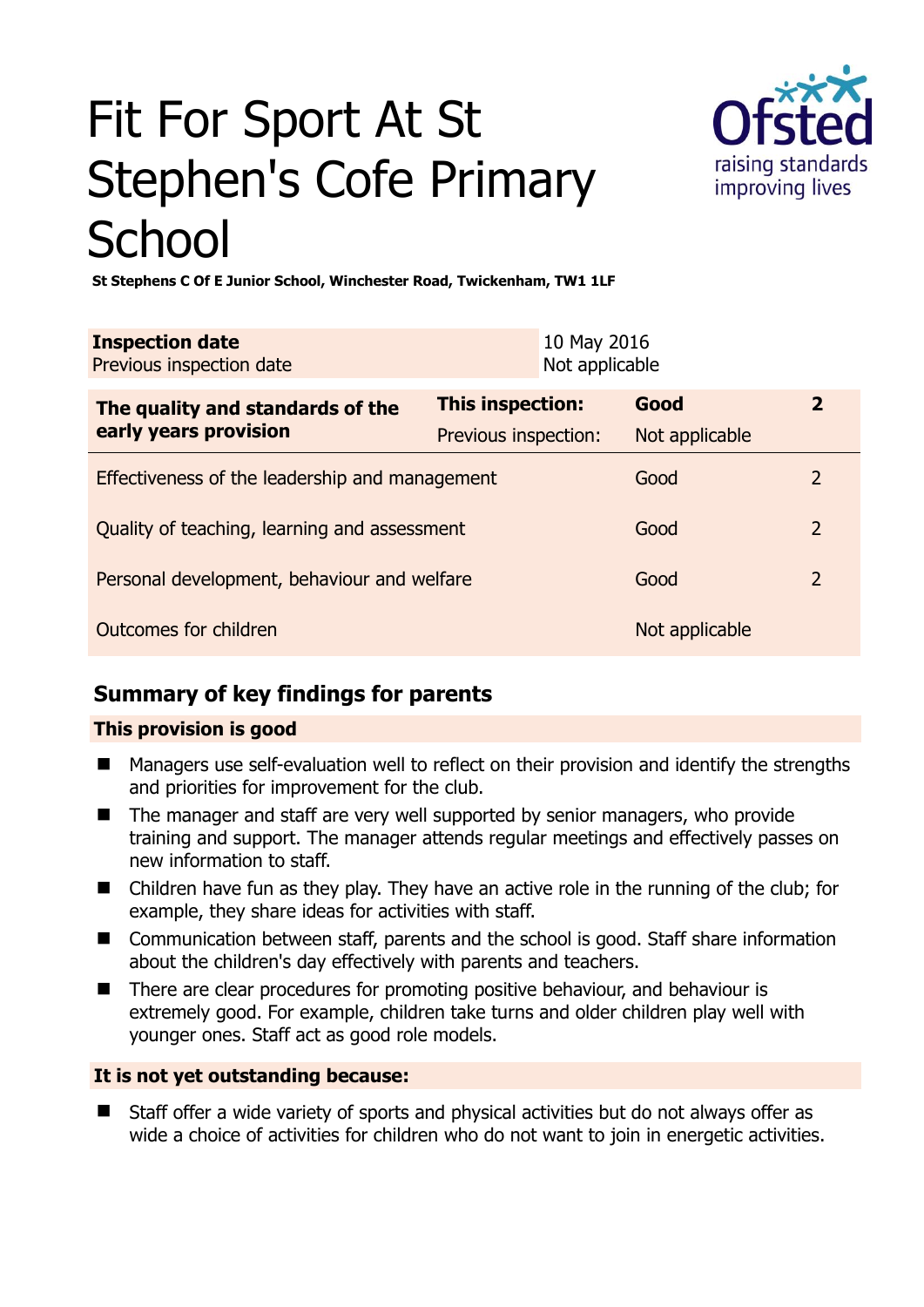## **What the setting needs to do to improve further**

#### **To further improve the quality of the early years provision the provider should:**

■ extend the range of activities on offer for children who do not choose to take part in active play.

#### **Inspection activities**

- The inspector looked at relevant documents, including registration and first-aid certificates, and a sample of policies.
- The inspector looked at the quality of the environment and activities available for the children during the inspection.
- The inspector carried out a joint observation of an activity with the manager.
- The inspector spoke to some of the parents and took account of their views.
- The inspector spoke to staff about their understanding of safeguarding and child protection issues.

#### **Inspector**

Carlene Bremner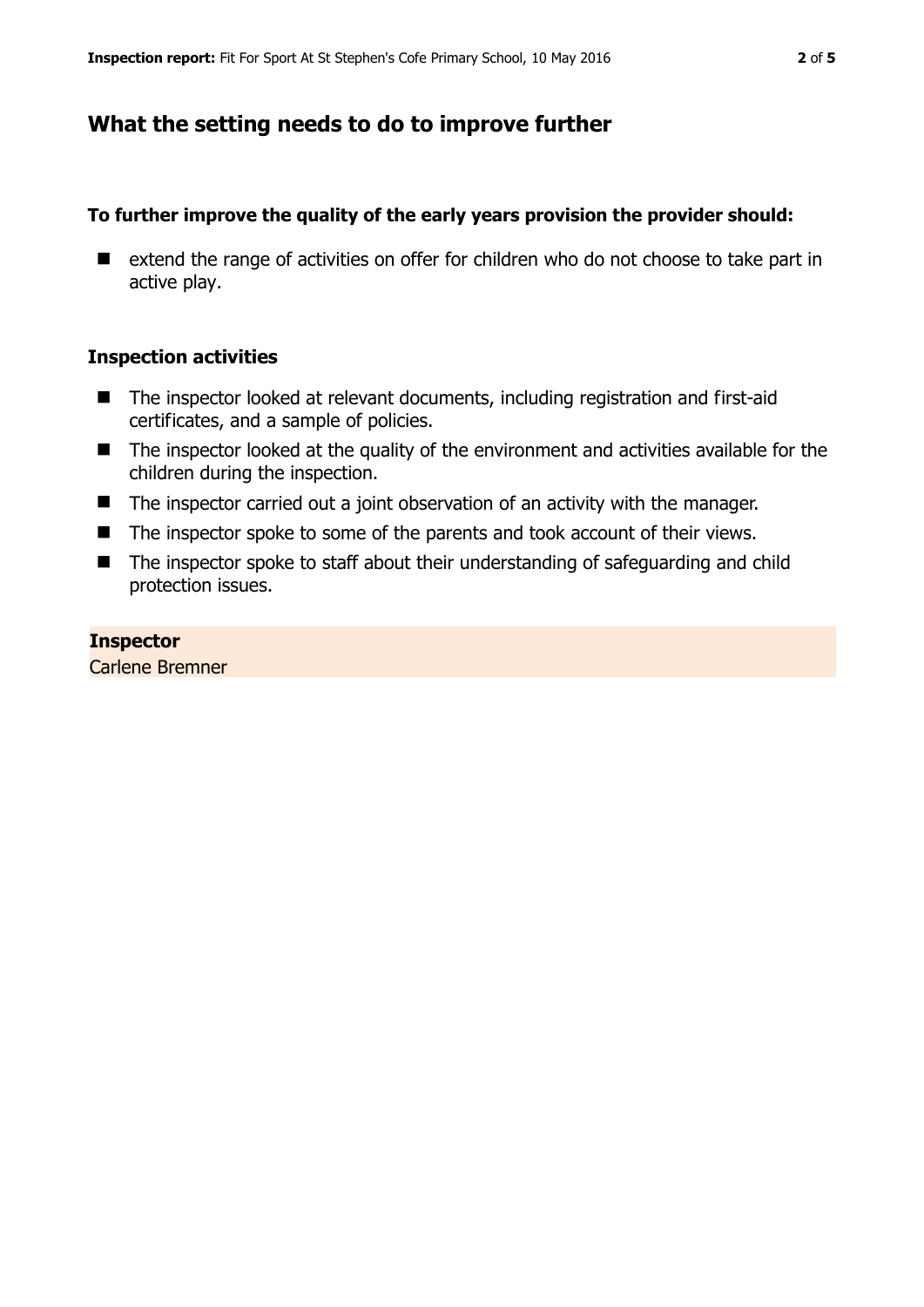## **Inspection findings**

#### **Effectiveness of the leadership and management is good**

Safeguarding is effective. All staff attend training to strengthen their knowledge about child protection issues. They are knowledgeable about the signs that may indicate a concern about children's welfare and understand procedures for reporting any concerns that arise. There are also good procedures for monitoring the safety of the environment. Staff work well together and make good use of their training to continually improve the quality of activities. They actively seek children's views on what they would like to do and take ideas into account when planning further activities.

#### **Quality of teaching, learning and assessment is good**

Children are motivated and are generally eager to take part in activities. They play very well in mixed age groups and older children act as good role models for the younger children. Staff have extensive knowledge on how to teach sports and provide excellent opportunities for children's physical development. Rules for games are clearly explained and children are reminded of them during activities. Staff develop good relationships with the children and children feel emotionally secure. Children who wish to complete homework receive good support.

#### **Personal development, behaviour and welfare are good**

Staff are effective at helping children to learn to respect others. For example, they teach children about taking turns and remind them to make sure everyone has enough to eat at snack times before taking second helpings. Children are involved in drawing up rules for the club and are rewarded by staff for their efforts. For example, they are praised for joining in well, being cooperative and for helping others. Parents value the service they receive; they have regular opportunities to talk with staff and receive information in a variety of ways, such as through a newsletter.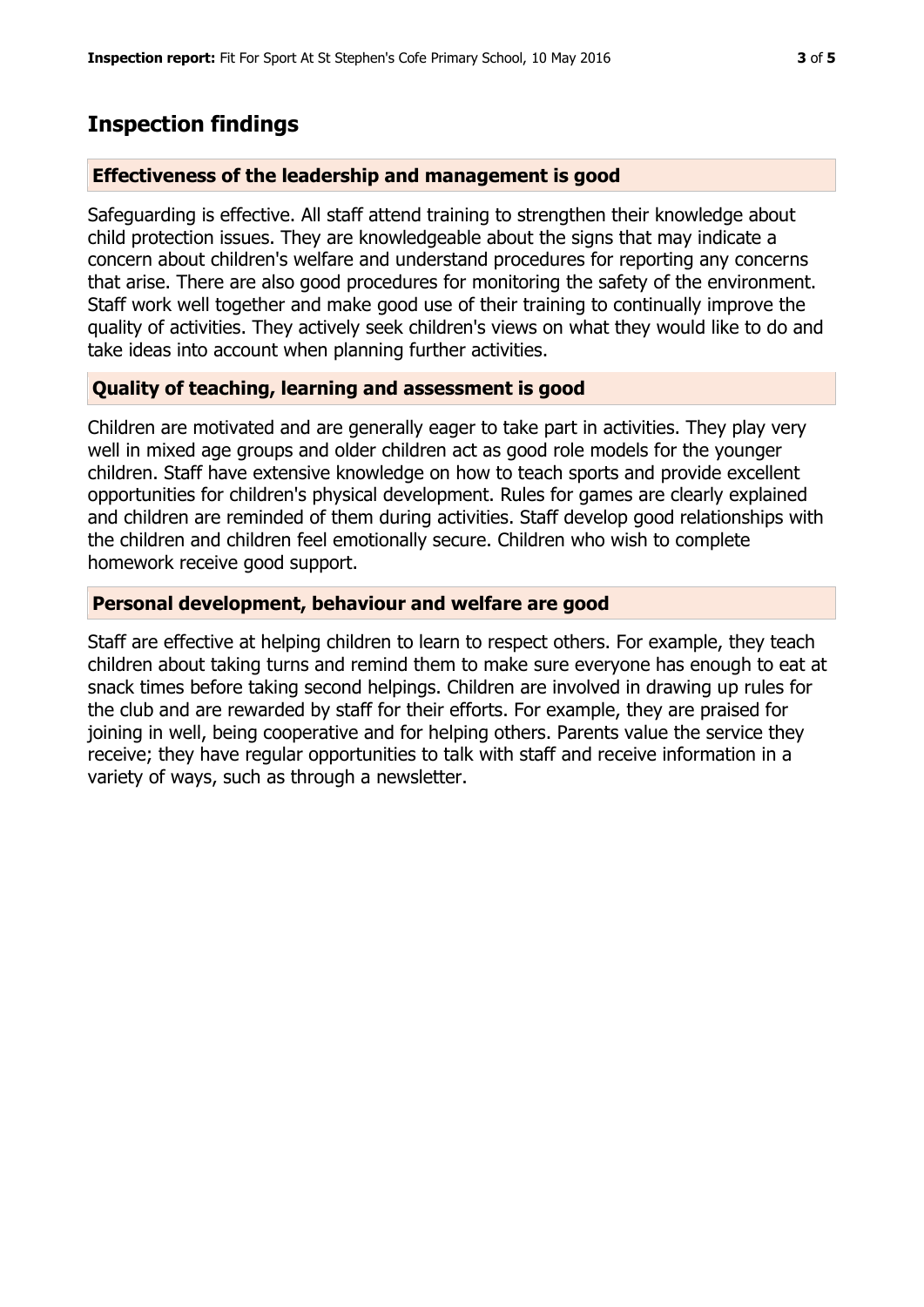## **Setting details**

| Unique reference number       | EY490686                                                                             |  |
|-------------------------------|--------------------------------------------------------------------------------------|--|
| <b>Local authority</b>        | Richmond upon Thames                                                                 |  |
| <b>Inspection number</b>      | 1021566                                                                              |  |
| <b>Type of provision</b>      | Out of school provision                                                              |  |
| Day care type                 | Childcare - Non-Domestic                                                             |  |
| <b>Registers</b>              | Early Years Register, Compulsory Childcare<br>Register, Voluntary Childcare Register |  |
| <b>Age range of children</b>  | $4 - 8$                                                                              |  |
| <b>Total number of places</b> | 48                                                                                   |  |
| Number of children on roll    | 9                                                                                    |  |
| <b>Name of provider</b>       | Fit For Sport Limited                                                                |  |
| Date of previous inspection   | Not applicable                                                                       |  |
| <b>Telephone number</b>       | 02087424991                                                                          |  |

Fit for Sport at St. Stephen's C of E Primary School registered in 2015. The club operates in the London Borough of Twickenham from 8.30am to 5.30pm throughout the school holidays, and during term time from 7.45am to 8.45am for the breakfast club and from 3.15pm to 6.15pm for the after-school club. One member of staff holds a qualification at level 3.

This inspection was carried out by Ofsted under sections 49 and 50 of the Childcare Act 2006 on the quality and standards of provision that is registered on the Early Years Register. The registered person must ensure that this provision complies with the statutory framework for children's learning, development and care, known as the Early Years Foundation Stage.

Any complaints about the inspection or the report should be made following the procedures set out in the guidance 'Complaints procedure: raising concerns and making complaints about Ofsted', which is available from Ofsted's website: www.gov.uk/government/organisations/ofsted. If you would like Ofsted to send you a copy of the guidance, please telephone 0300 123 4234, or email enquiries@ofsted.gov.uk.